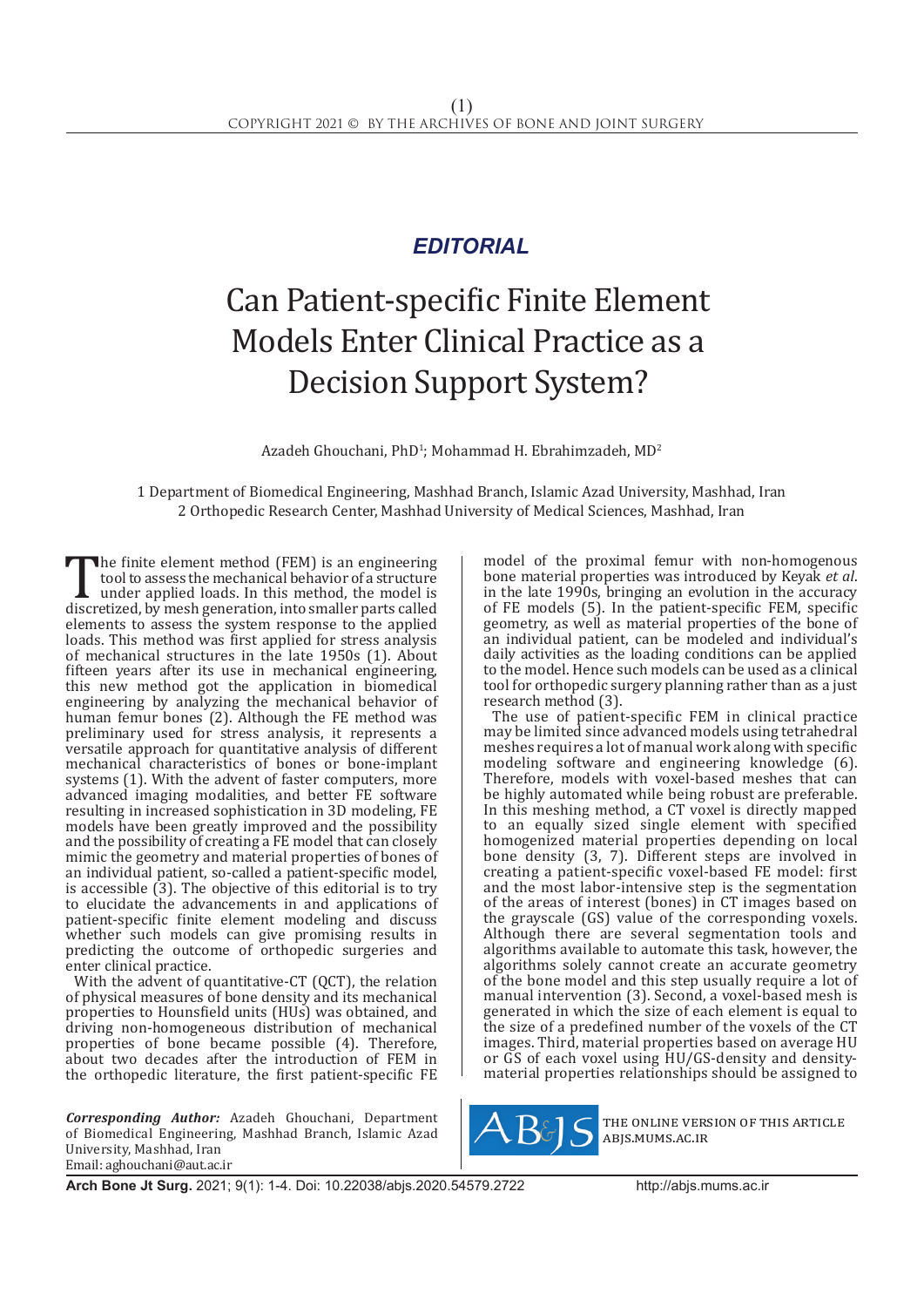THE ARCHIVES OF BONE AND JOINT SURGERY. ABJS.MUMS.AC.IR VOLUME 9. NUMBER 1. JANUARY 2021

each element of the model. Fourth, specific boundary and loading conditions of each patient are applied and the biomechanical response of the model is analyzed. One great advantage of this method is differentiating cortical and cancellous bone as well as the nonhomogeneous distribution of material properties based on local bone densities, within these two different types of bones. Since all the mechanical behavior of bone such as stress or strain distribution, failure load, and failure pattern depend on the material properties of the specimen, driving accurate distribution of material properties within the bone is one of the most crucial steps in the FE analysis. This non-homogeneous spatial distribution of material properties is particularly necessary for predicting the fracture location or failure pattern in metastatic and osteoporotic bones.

Patient-specific FE models have gained wide application in orthopedic biomechanics and are used successfully for the investigation of the mechanical behavior of proximal femur, vertebrae, and distal femur under simulated physiologic applied loads (6- 13). Here, we review some recent studies in the field of patient-specific FE modeling and their clinical outcomes. Since 2005, this method is widely used for predicting the risk of pathological fracture in proximal femora (6, 7, 9). Keyak *et al*. first introduced and applied the nonlinear subject-specific FE method to predict the strength of proximal femora with or without metastatic lesions with sufficient precision and accuracy (9). Later on, in 2012, the ability of this method in predicting fracture location and failure load of proximal femora with or without metastatic lesions was compared with experimental data and predictions of clinical experts (14). Derikx *et al*.'s results showed FE models could accurately predict the failure load as measured in the experiment(14). It was observed that the failure location was in good agreement with experimental fracture lines for femora with metastatic lesions, but, FE models of intact femora predicted the fracture location, in most cases, different from the location observed in the experiment of the prediction of the fracture risk (14). While the assessment of initial bone strength is essential for the accurate prediction of the fracture risk, it appeared that this issue was ignored by clinicians who relied heavily on the cortical destruction, the size and location of the lesion for their fracture risk prediction (14). Sternheim *et al*. in 2018, assessed the utility of patient-specific linear FE analysis as a clinical tool to determine the need for prophylactic actions for patients with metastasis in their femur (15). They employed an ad hoc FE analysis on a retrospective cohort of fifty patients who were referred for prophylactic stabilization surgery based on Mirels' scoring system or clinical experiences. Their results showed 39% of patients were at low risk of fracture and may not have needed surgery (15). Bensa *et al*. in 2019 applied nonlinear subject-specific FE analysis to investigate the effect of metastatic lesions on the biomechanical behavior of the proximal femur. They showed FE models with voxel-based meshes can predict the stiffness and failure location in good agreement

with the corresponding experimental data (7). Ghouchani *et al*. in 2019, employed nonlinear subjectspecific FE models to predict the failure locations and bone strength of distal femora following curettage and cementation and verified their models with the data of in-vitro experiments (13). Then, in 2020, they extended their validated models to investigate the effect of the size and location of tumoral defects in the distal femur on the post-operative fracture risk (16). The results of Ghouchani *et al*.'s study demonstrated there is a critical defect size that has a high risk of fracture following tumor curettage which was in agreement with the results of a retrospective study on 146 patients (16, 17). Sas *et al*. in 2020 employed the nonlinear subjectspecific FE method to assess the strength of metastatic and healthy proximal femur using voxel-based meshes (6). Their results showed voxel-based meshes are robust, as precise and accurate as the state of the art tetrahedral FE models, and time-efficient due to having a high level of automation which is a very important factor for clinical usage (6).

The outcomes of the reviewed studies demonstrate that the FEM is a tool that, if used correctly, can lead to information that is eventually applied to the benefit of both patients and orthopedic surgeons as well as companies that produce bone implants (1). Information and concepts such as stress/strain distributions, boneimplant interface mechanics, and evaluation of the effect of one geometrical or mechanical parameter on the mechanical behavior of bone while maintaining other influential factors constant, which in many cases cannot be obtained in any other way. Although patientspecific models used in biomechanical studies have obtained good results and validation, this should be also considered that in most cases simplified loading on bones was applied and validation was based on in vitro experiments, while, in in-vivo conditions, complex loading and boundary conditions are applied on bones (9, 13, 16, 18). Also, bones have different material characteristics such as viscoelasticity, anisotropy, and nonlinearity besides non-homogeneity that all cannot be applied in the current FE methods. Therefore, this should be clear for the clinician what assumptions are made in the FE method and how they affect the accuracy of the FE outcome (3).

There are some complications with the patient-specific FEM that may limit its use, and have to be addressed before bringing this method into clinical practice. While the resolution of CT images and the consequent 3D model are dependent on the amount of X-ray radiation received, it should be kept in mind the potential harm of the high dose of X-ray. Since patient-specific FE modeling is aimed to be ultimately used in a clinical routine, CT image acquisition is limited to clinically allowable standards and ways to minimize the X-ray dose have to be explored (3). In addition, using patient-specific FE models as a clinical tool to decide whether a patient should be treated or how the treatment should be, requires adequate accuracy as well as ease of use (3). Moreover, the method should be automatic with minimum manual interventions to be applicable for many patients within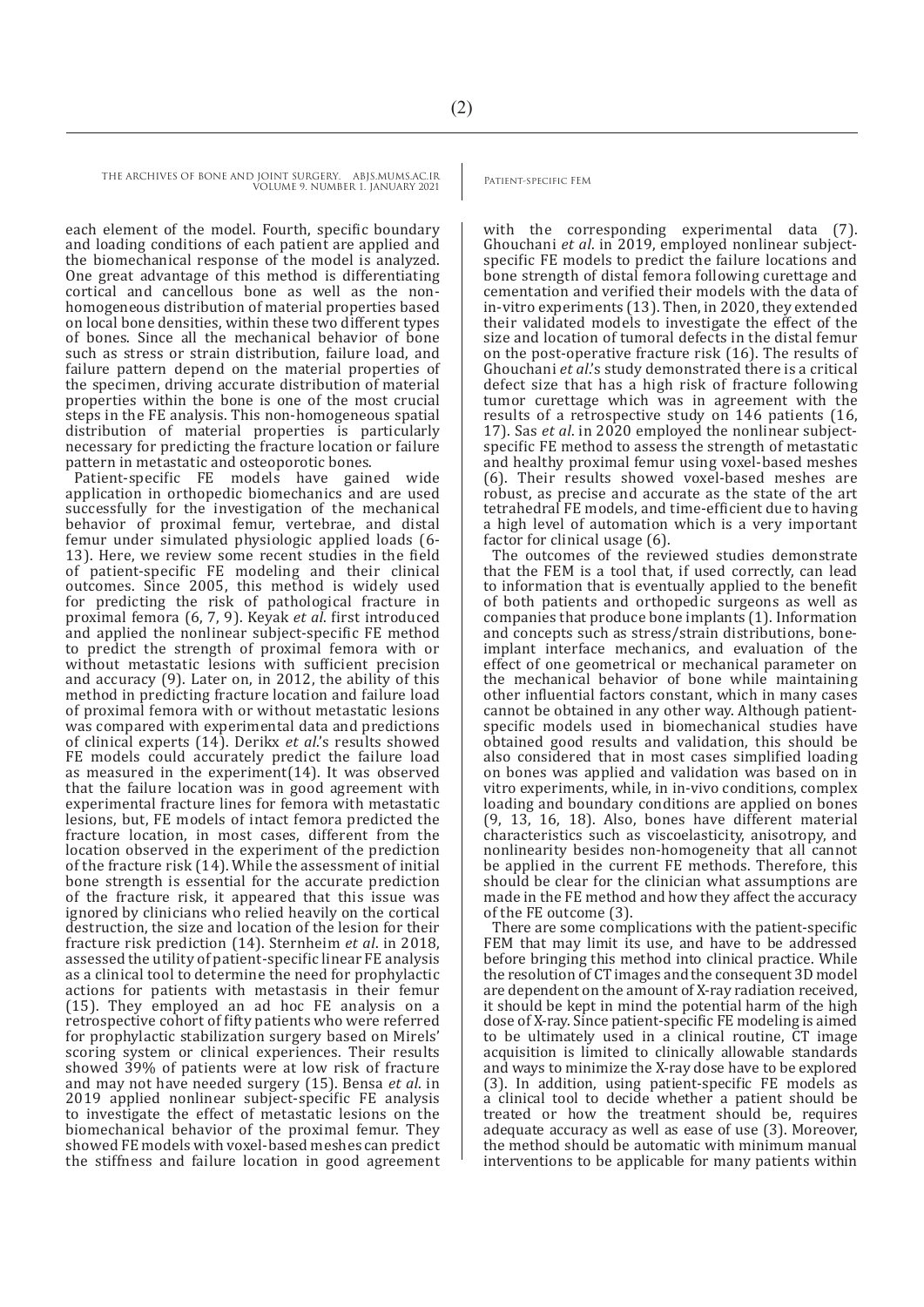THE ARCHIVES OF BONE AND JOINT SURGERY. ABJS.MUMS.AC.IR VOLUME 9. NUMBER 1. JANUARY 2021

a limited time that is usually available for surgical interventions. Therefore, one important issue regarding the clinical use of patient-specific models is the time needed to analyze the models. Sas *et al*. reported less than 30 minutes for the average time to create, except for manual segmentation, and analyze a nonlinear patientspecific model for predicting femoral strength(6). Mirzaei *et al*. reported the average computational time for a patient-specific FE model of the proximal femur to be 5 minutes, considering linear FE analysis, while the run-time for a similar but nonlinear model would be around 8 hours on a regular desktop personal computer (18). Similarly, Derikx *et al*. reported the total time to generate a case-specific nonlinear model and to run the simulation around 8 hours (14). Bensa *et al*. used a highly automated method to perform image processing, modeling, and data evaluation (7). They reported an average time of 30 minutes for creating the 3D models, including the manual inputs, and the analysis time of 27 min using a conventional four CPU desktop PC (7). However, it should be noted that the expenditure time is highly related to the expertise of the person who creates the models, the software and computer used, and the number of elements in the model.

Patient-specific FEM has paved a way for noninvasively and pre-operatively prediction of the results of orthopedic surgeries. In this method, accurate geometry and specific material properties of patients along with their specific loads applied during their daily activities can be modeled to predict the mechanical behavior of their bones and the surgery outcome. Here, we reviewed several biomechanical studies employing patient-specific FEM with successful results in agreement with experimental data, highlighting the capability of this method for clinical use. However, FE models are currently hampered of entering clinical practice because the method involves a lot of manual work and therefore is time-consuming, requires engineering knowledge, and specific modeling software (6). In order to make this method a decision support system and clinically applicable tool, the models and analysis should be robust and fast with high level of automation. Moreover, analysis of the models need to be run a desktop PC or small work station (6). Finally, the reliability of patient-specific FE models has to be evaluated in real and in situ scanning conditions for more realistic, and complex loading scenarios (7).

## **References**

- 1. Huiskes R, Chao E. A survey of finite element analysis in orthopedic biomechanics: the first decade. J. Biomech. 1983;16(6):385-409.
- 2. Brekelmans W, Poort H, Slooff T. A new method to analyse the mechanical behaviour of skeletal parts. Acta Orthop. Scand. 1972;43(5):301-17.
- 3. Poelert S, Valstar E, Weinans H, Zadpoor AA. Patientspecific finite element modeling of bones. Proc Inst Mech Eng H. 2013;227(4):464-78.
- 4. Keyak J, Lee I, Skinner H. Correlations between orthogonal mechanical properties and density of trabecular bone: use of different densitometric measures. J. Biomed. Mater. Res. A. 1994;28(11): 1329-36.
- 5. Keyak JH, Rossi SA, Jones KA, Skinner HB. Prediction of femoral fracture load using automated finite element modeling. J. Biomech. 1997;31(2):125-33.
- Sas A, Ohs N, Tanck E, van Lenthe GH. Nonlinear voxelbased finite element model for strength assessment of healthy and metastatic proximal femurs. Bone Rep. 2020:100263.
- 7. Benca E, Synek A, Amini M, Kainberger F, Hirtler L, Windhager R, et al. QCT-based finite element prediction of pathologic fractures in proximal femora with metastatic lesions. Sci. Rep. 2019;9(1):1-9.
- 8. Mirzaei M, Keshavarzian M, Alavi F, Amiri P, Samiezadeh S. QCT-based failure analysis of proximal femurs under various loading orientations. Med Biol Eng Comput. 2015;53(6):477-86.
- 9. Keyak J, Kaneko T, Tehranzadeh J, Skinner H. Predicting proximal femoral strength using structural

engineering models. Clin. Orthop. Relat. Res. 2005; 437:219-28.

- 10.Costa M, Eltes P, Lazary A, Varga P, Viceconti M, Dall'Ara E. Biomechanical assessment of vertebrae with lytic metastases with subject-specific finite element models. J Mech Behav Biomed. 2019;98:268-90.
- 11.Dall'Ara E, Pahr D, Varga P, Kainberger F, Zysset P. QCTbased finite element models predict human vertebral strength in vitro significantly better than simulated DEXA. Osteoporos. Int. 2012;23(2):563-72.
- 12.Mosleh H, Rouhi G, Ghouchani A, Bagheri N. Prediction of fracture risk of a distal femur reconstructed with bone cement: QCSRA, FEA, and in-vitro cadaver tests. Phys Eng Sci Med. 2020;43(1):269-77.
- 13.Ghouchani A, Rouhi G, Ebrahimzadeh MH. Investigation on distal femoral strength and reconstruction failure following curettage and cementation: In-vitro tests with finite element analyses. Comput. Biol. Med. 2019:103360.
- 14.Derikx LC, van Aken JB, Janssen D, Snyers A, van der Linden YM, Verdonschot N, et al. The assessment of the risk of fracture in femora with metastatic lesions: comparing case-specific finite element analyses with predictions by clinical experts. J Bone Joint Surg Br. 2012;94(8):1135-42.
- 15.Sternheim A, Giladi O, Gortzak Y, Drexler M, Salai M, Trabelsi N, et al. Pathological fracture risk assessment in patients with femoral metastases using CT-based finite element methods. A retrospective clinical study. Bone. 2018;110:215-20.
- 16.Ghouchani A, Rouhi G, Ebrahimzadeh MH. Post-